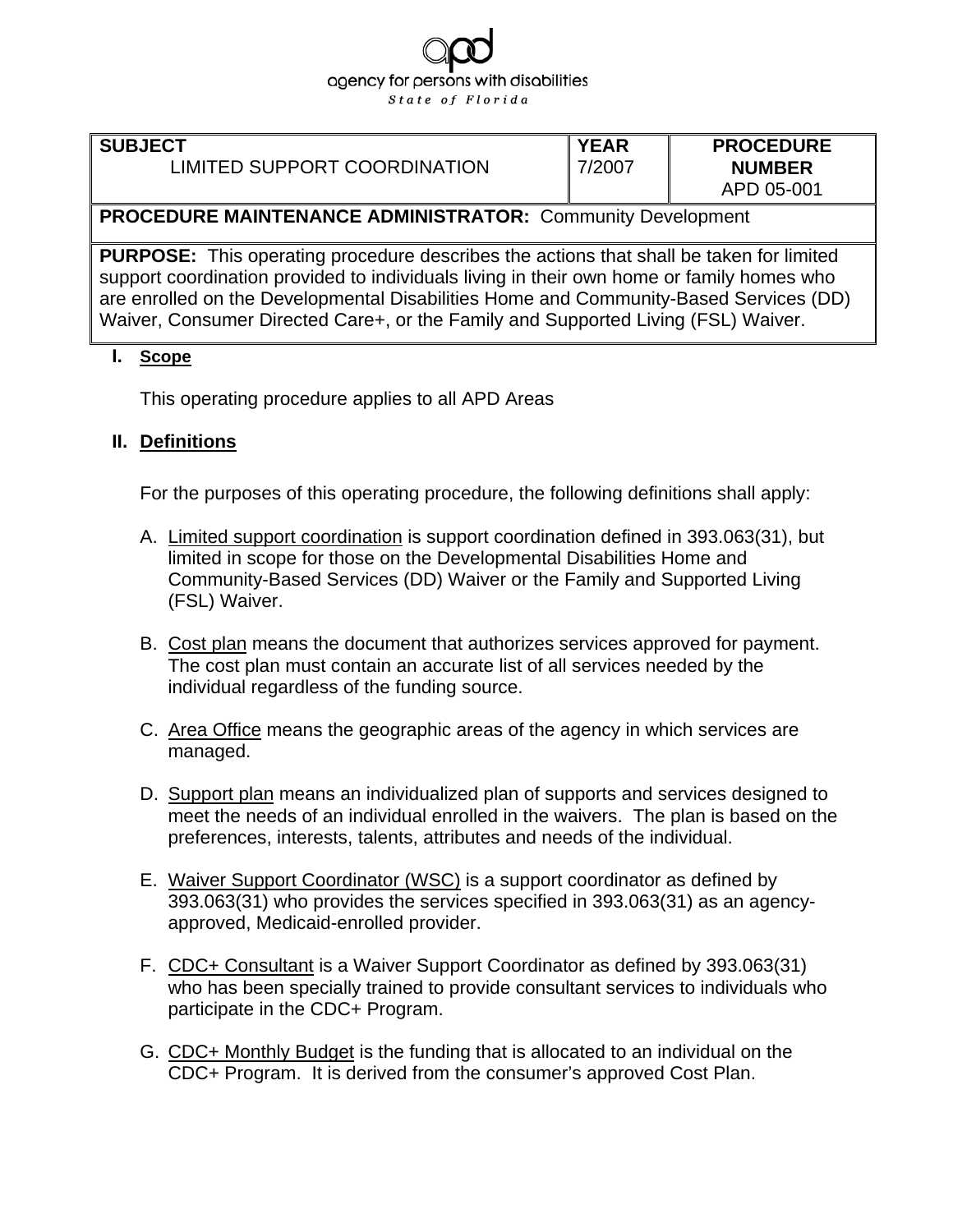H. CDC+ Purchasing Plan is the document that delineates the CDC+ consumer's plan of spending the CDC+ Monthly Budget in order to meet the individual's needs and goals identified on the Support Plan.

## **III. Procedures**

The area office will implement the following procedures.

## A. **Children On The DD (including CDC+) or the FSL Waiver Under The Age Of 18 Who Live In The Family Home**.

- 1. Effective 7-1-07 all children under the age of 18 who live in the family home on the Developmental Disabilities Home and Community-Based Services (DD) Waiver **must** use limited support coordination. Effective 10-1-07 all children under the age of 18 who live in the family home on the Family and Supported Living (FSL) Waiver and in the Consumer Directed Care Plus (CDC+) program **must** use limited support coordination.
- 2. Exceptions may be authorized by the area office to return the individual to full support coordination for a time limit **not to exceed 60 days** (2 billing cycles) during each cost plan year should a family emergency warrant increased support from this service. For example: a change in the physical situation of a caregiver, medical or behavioral issues, and/or involvement with law enforcement or protective service investigations.
- 3. Foster homes licensed under 65C-13 F.A.C **are** considered "family homes" in the Family and Supported Living Waiver and therefore, children are eligible for limited support coordination only.
- 4. Under the DD waiver, children living in licensed facilities, foster or group homes are eligible for full support coordination.
- 5. Three months prior to the person's  $18<sup>th</sup>$  birthday, the support coordinator will discuss the option of full support coordination with the individual or guardian. If this option is selected, a cost plan update will be submitted to the APD area office for approval to reflect the change. The move to full support coordination will be effective the first day of the month following the person's birthday.

## B. **Adults on the DD (including CDC+) or the FSL Waiver**

1. Adults on the DD Waiver (including CDC+) or the FSL waivers have the option to participate in limited support coordination. To participate these individuals must: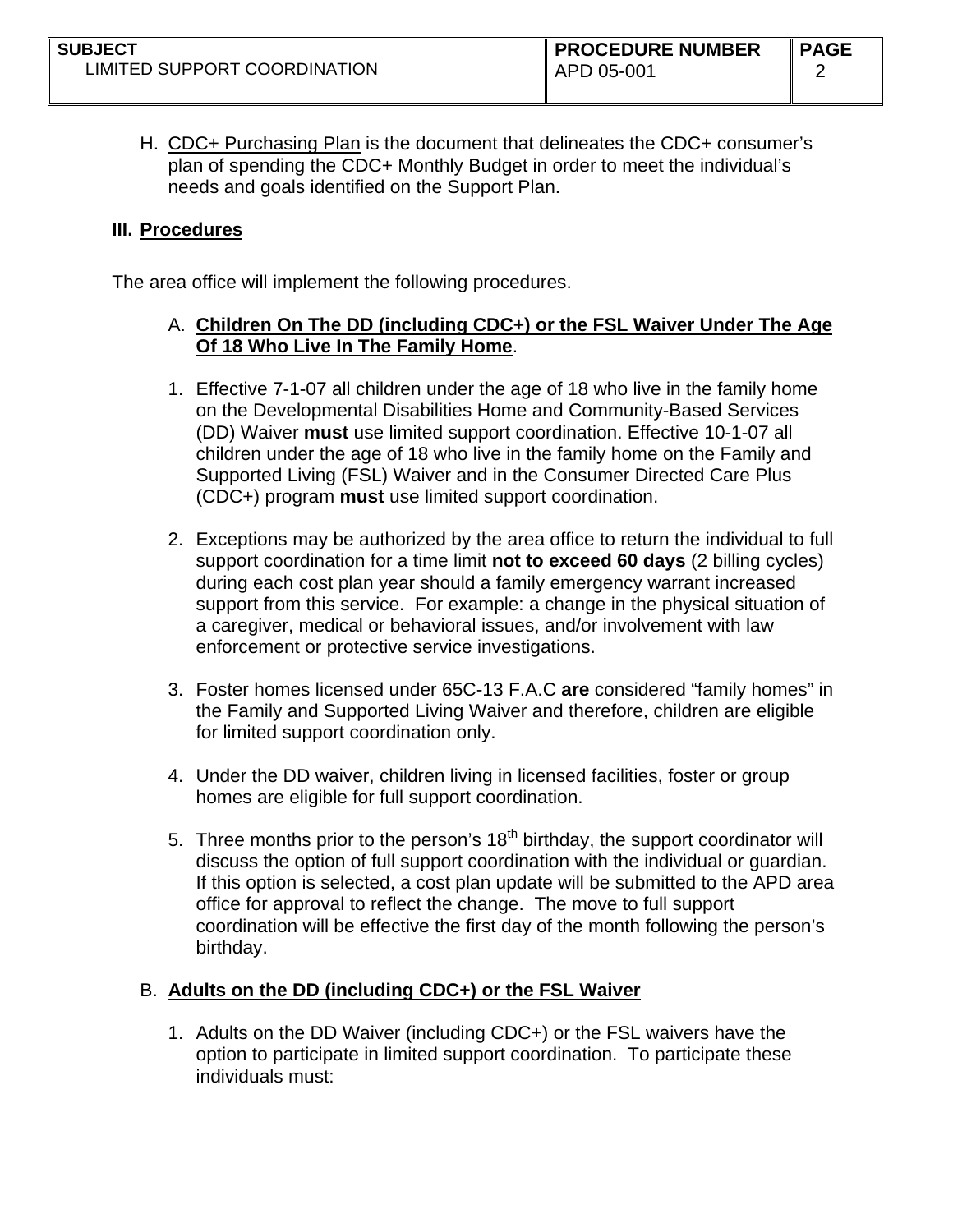- a. Request limited support coordination.
- b. Live in his/her own home or family home.
- c. Meet all waiver requirements to maintain waiver eligibility.
- d. Have a stable environment/life situation. Some examples might be, but are not limited to, the person:
	- has no major health issues,
	- is successfully employed,
	- is living in his/her own home without incidents, and/or
	- anticipates no major life changes.
- e. Sign Support Plan, Cost Plan and related support planning documents as needed.
- f. Notify the WSC in the event of crisis or change in his/her life situations.
- g. Participate in the minimum required home visits and other necessary contacts.
- h. Notify the WSC if he/she wants or needs to return to full support coordination.
- i. Agree to remain in full support coordination for the remainder of the cost plan year, if a change back to full support coordination is needed.

## C. **Support Coordinator Responsibilities**.

For **all** participants in limited support coordination, support coordinators will:

- 1. Accept all individuals who select them for support coordination services and not reject anyone referred to them unless the support coordinator is at capacity or the individual lives outside the geographic boundaries previously approved by the APD Area. In very limited extreme circumstances, the APD may grant exceptions to this requirement in writing.
- 2. Inform individuals and families of the option to return to full support coordination for a limited time due to incidents of abuse, involvement in the criminal justice system, or for health and safety issues.
- 3. Perform required assessments, complete the Personal Outcomes and develop the annual support and cost plan. The cost plan will be submitted for prior service review and approval.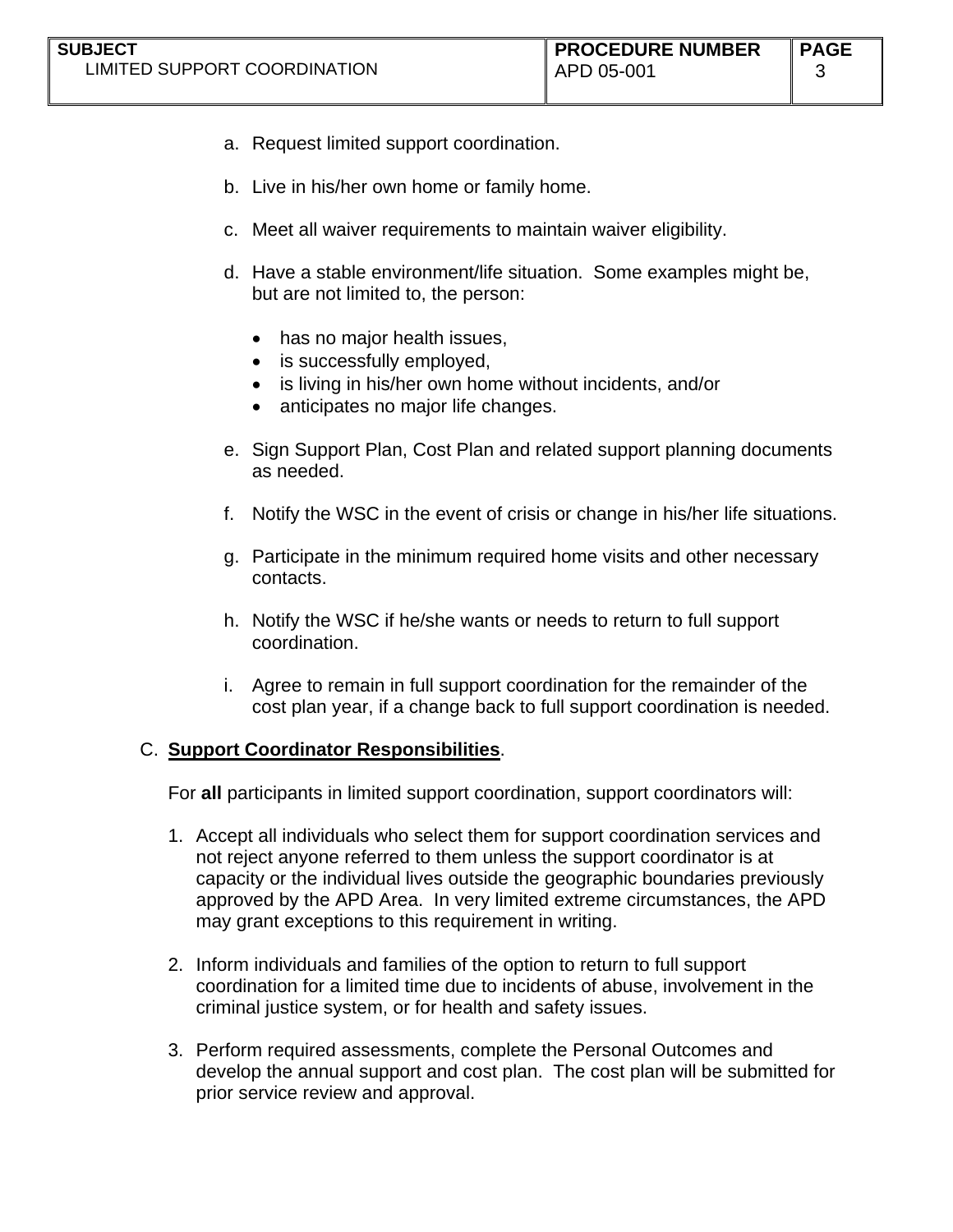- 4. Conduct **2** face to face visits per year (including at least one home visit) and a minimum of **1** other billable activity per month as outlined in the DD Waiver Medicaid Coverage and Limitations Handbook and Family and Supported Living Waiver Services Directory pending handbook development. The faceto-face contact conducted in the support plan development period may count as one face-to-face contact. The second face-to-face shall occur toward the middle of the support plan year.
- 5. Allow for emergency situations and changes in the life of the individual that may require a more intense level of support coordination on an interim basis OR that may require a move back to full support coordination for adults on the DD and FSL Waivers.
- 6. Document in case notes and other records all activities completed on behalf of the individual.
- 7. Arrange providers and complete service authorizations as needed.
- 8. Continue to ensure that Medicaid eligibility is maintained by providing all assistance necessary to maintain Medicaid benefits.
- 9. Respond to requests from individuals/families related to issues on the monthly service summaries from Medicaid and follow up as needed.
- 10. When issues arise, review provider implementation plans and monthly service logs and follow up to resolve any issues.
- 11. Submit the *Limited Support Coordination form* (Attachment 1) to the area office for approval when the individual requests to participate in limited or returns to full support coordination.
- 12. Update ABC to reflect the correct support coordination rate.

## D. **CDC+ Consultant Responsibilities.**

For individuals on the CDC+ program who are participants in limited support coordination, consultants will:

1. Accept all individuals who select them for CDC+ Consultant services and not reject anyone referred to them or who selects them unless the consultant is at capacity or the individual lives outside the geographic boundaries previously approved by the APD Area. In very limited extreme circumstances, the APD may grant exceptions to this requirement in writing.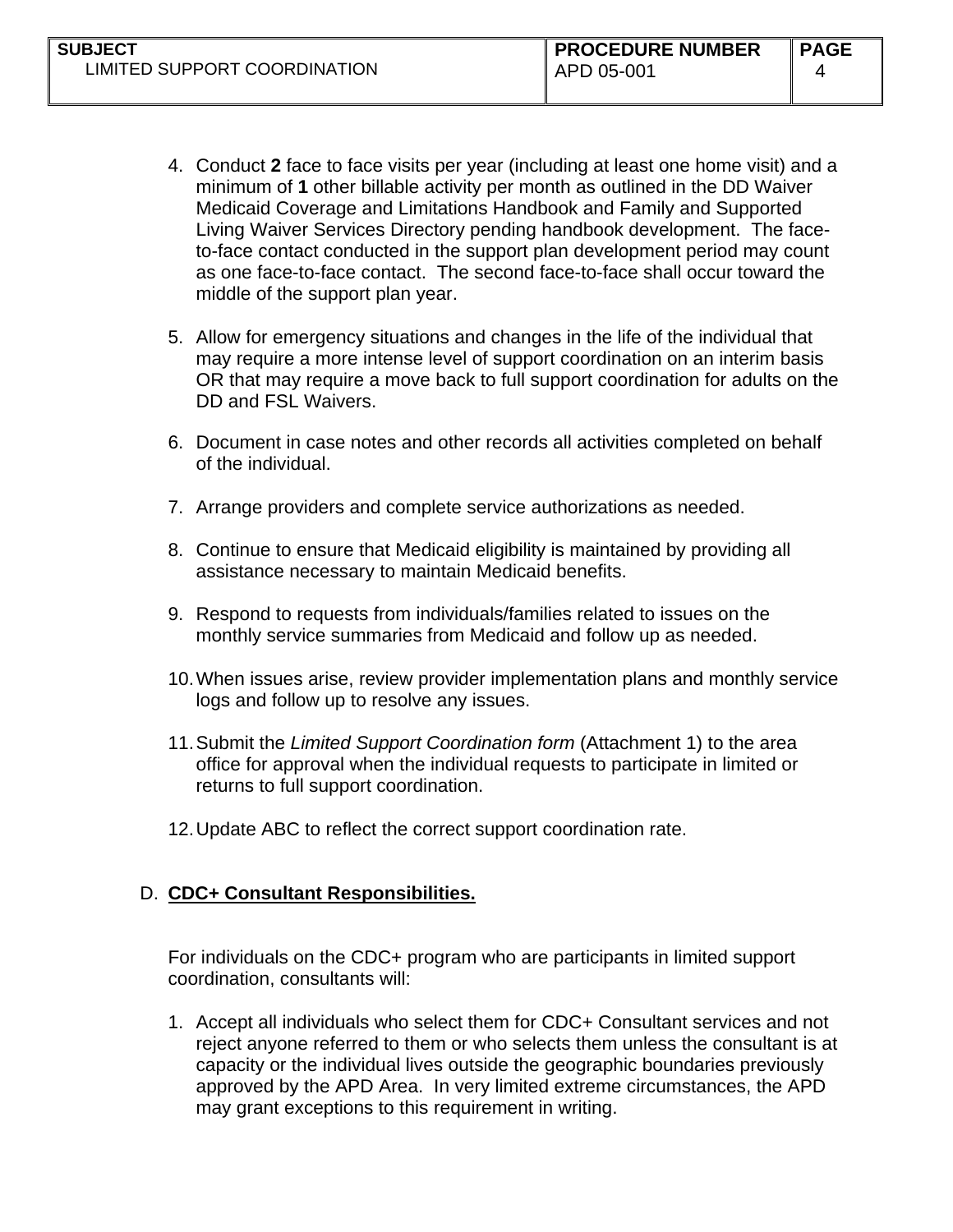- 2. Inform individuals and families of the option to return to full consultant services for a limited time due to incidents of abuse, involvement in the criminal justice system, or for health and safety issues.
- 3. Perform required assessments, complete the Personal Outcomes and develop the annual support and cost plan. The cost plan will be submitted for prior service review and approval.
- 4. Provide training to the consumer and, where a representative is selected by the consumer, to the consumer's representative in the philosophy and operations of CDC+, the requirements of managing a CDC+ monthly budget, completing a CDC+ Purchasing Plan and the proper submission of payroll claims.
- 5. Conduct 2 face to face visits (including at least one home visit) during the consumer's first year on CDC+, one face to face home visit annually thereafter, review all monthly statements from the Fiscal/Employer Agent to ensure claims are being submitted timely and the consumer is spending in accordance with the established CDC+ Monthly Budget, and conduct phone contacts on an as-needed basis with the consumer or the consumer's representative. In order to be able to bill for services, the consultant must document the phone contacts and home visits on the Consumer Monthly Contact Form, describing all issues in need of improvement or correction, and all follow-up action taken or to be taken.
- 6. Allow for emergency situations and changes in the life of the individual that may require a more intense level of consultant services on an interim basis OR that may require a move back to full consultant services for adults on CDC+.
- 7. Document in case notes and other records all activities completed on behalf of the individual.
- 8. Continue to ensure that Medicaid eligibility is maintained by providing all assistance necessary to maintain Medicaid benefits.
- 9. Respond to requests from individuals/families related to issues on the monthly service summaries from Medicaid and follow up as needed.
- 10. Submit the *Limited Support Coordination form* (Attachment 1) to the area office for approval when the individual requests to participate in limited or returns to full consultant services.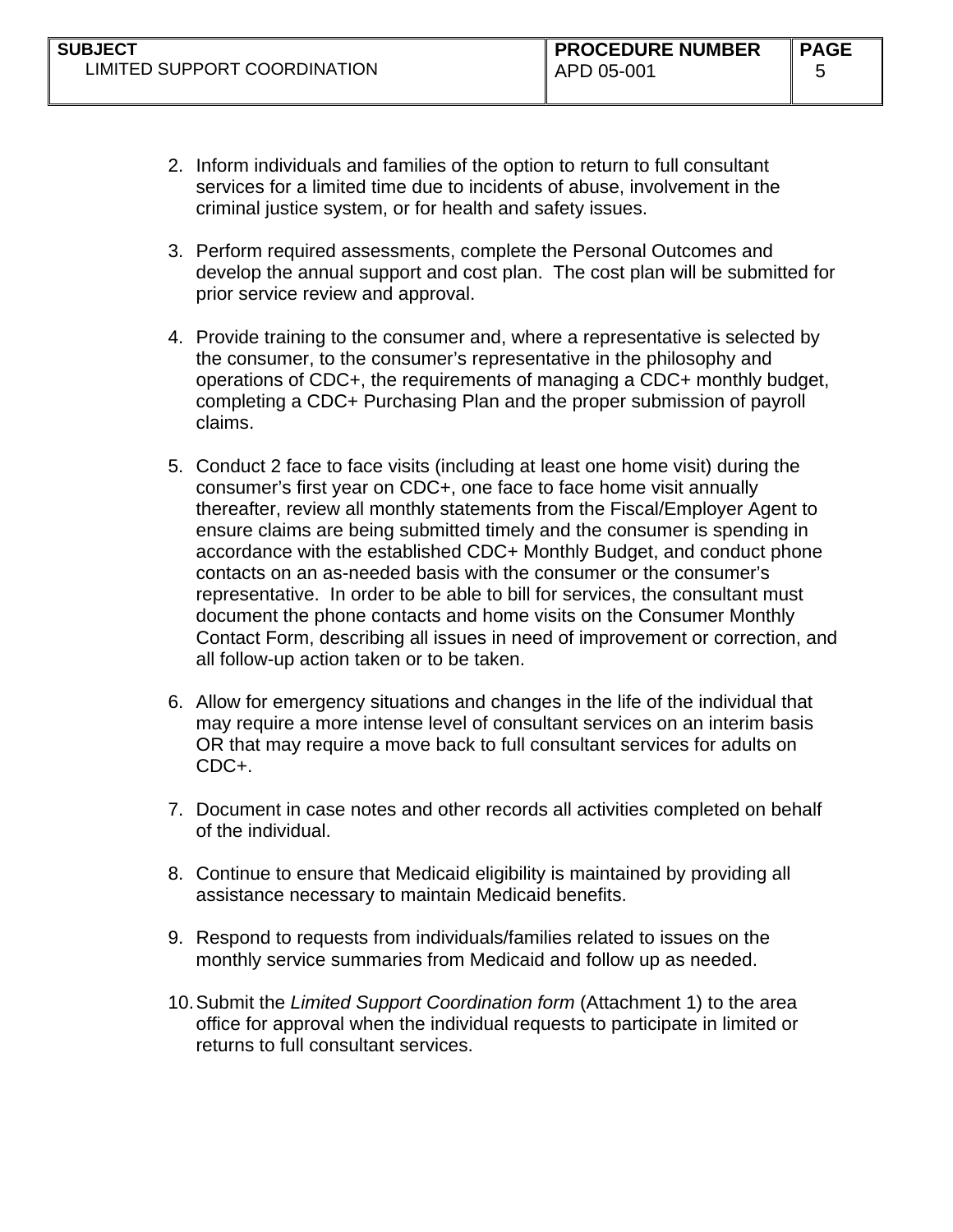# E. **Support coordinators/CDC+ Consultants will not**:

- 1. Be responsible for ongoing monthly face-to-face contact and/or other required monthly contacts, except as identified above.
- 2. Oversee the delivery of supports and services.
- 3. Conduct the second billable activity required for billing in full support coordination.

# F. **The Area Office Will**:

- 1. Approve/disapprove the *Limited Support Coordination form* (Attachment 1).
- 2. Approve ABC cost plan to reflect the appropriate support coordination rate.
- 3. Consider up to a 60 day (2 billing cycles) approval when the support coordinator's caseload is over the 36 FTEs because an individual turns 18 years of age and is eligible to return to full support coordination unless the Area office, on a case-by-case basis, determines a more appropriate method. Caseload should be reduced using the method of last on, first off.
- 4. Provide 14 calendar days notice to the affected individual and current waiver support coordination provider of the need to select a new waiver support coordination provider. If a support coordinator is not selected by the end of the 14 days, the area office will assign one.

# G. **Billing**

- 1. Limited support coordination will be billed at \$80.80 per month, half the rate of full support coordination.
- 2. Limited support coordination may begin at any point during the support plan year for adults on the DD and FSL waivers and should be effective on the first day of the month in which limited support coordination begins.
- 3. If an adult needs to return to full support coordination, the WSC will request approval from the area office by completing the Limited Support Coordination form (Attachment 1) including the effective date the person will return to full support coordination. The service should begin on the first of the month. The change will be billed at the end of the month to reflect the service provided in that month.
- 4. If an exception is authorized for a child to return to full support coordination as outlined in III.A.2 above, the change will be billed at the end of the month the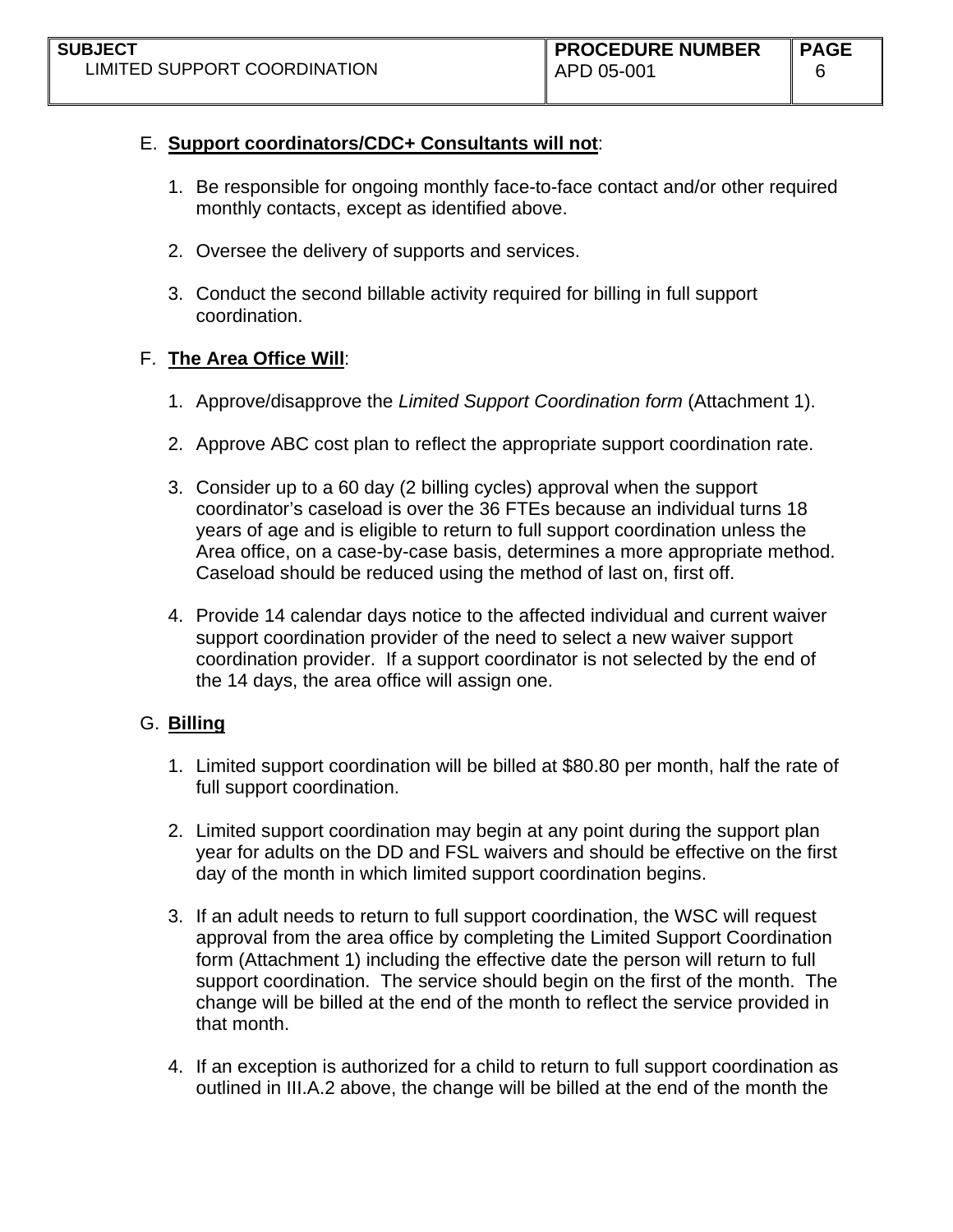situation occurred to reflect the service provided in that month. Full support coordination will be billed for no more than two billing cycles (months) in a cost plan year.

5. Caseload sizes will remain at a maximum of 36 standard cases. Two limited cases will be equivalent to one full case. The area office can allow for temporary (up to 60 days) increases in caseload sizes when a limited case returns to full support coordination.

#### **BY DIRECTION OF THE DIRECTOR:**

*(signed copy on file)* 

**JANE JOHNSON DIRECTOR**